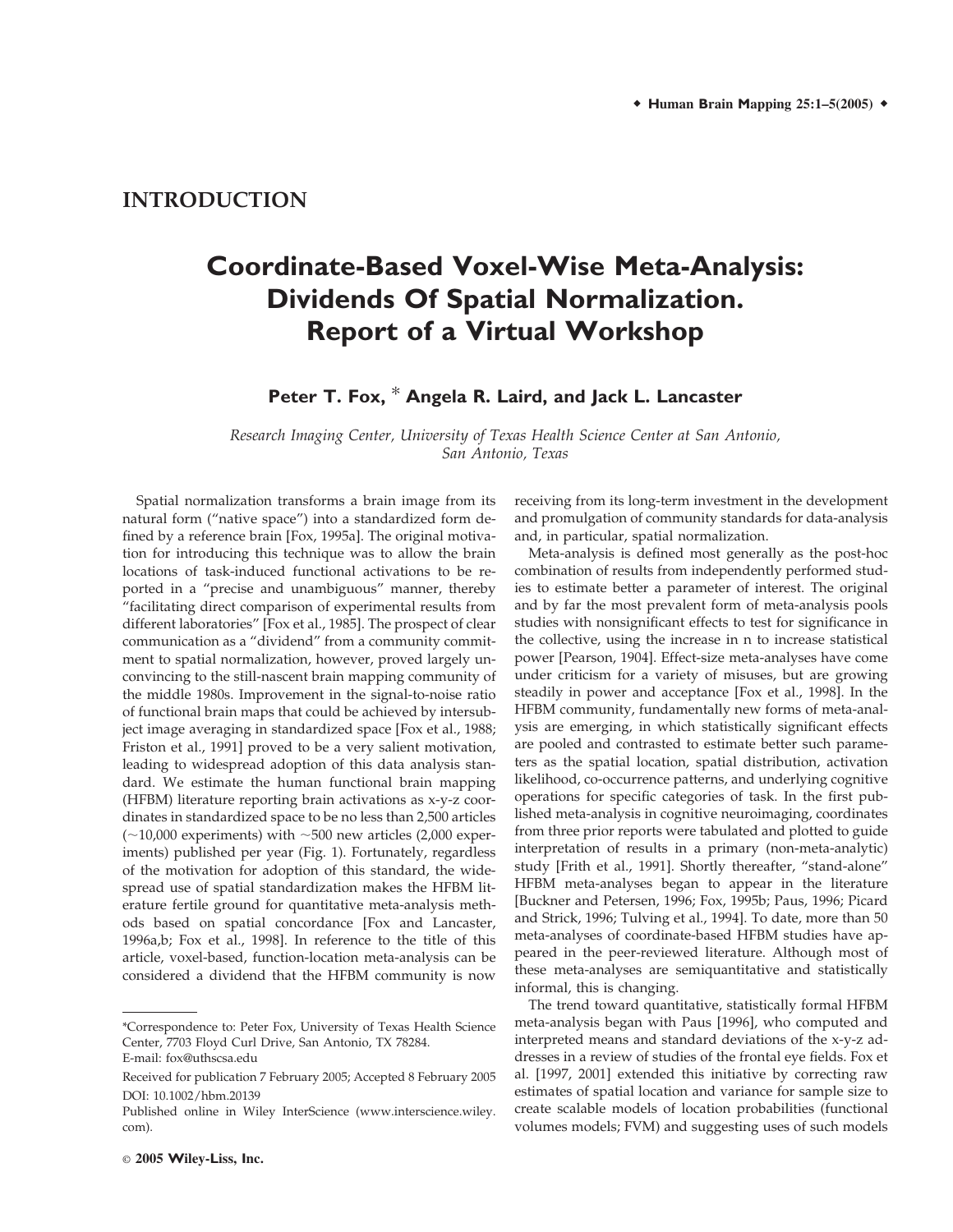

#### **Figure 1.**

Human functional brain mapping literature. Annual publication rates for all human brain mapping studies (dark bars) and for the subset suitable for quantitative meta-analysis (light bars) are shown. To quantify the total literature, Medline searches were carried out for each year using the criteria: Brain Mapping AND Human AND (fMRI or PET) AND Year (dark bars). To determine the average percentage of brain-mapping studies suitable for quan-

for data analysis. The FVM approach is limited, however, by the need for investigator identification of concordant sets of coordinates; that is, x-y-z coordinates must be identified as belonging to a specific functional region before inclusion in a meta-analysis. A method for computing whole-brain activation probability maps by meta-analysis was introduced by Xiong et al. [2000], where the likelihood of activation is determined as the percentage of studies in which individual voxels exceeded a significance threshold. The principal limitation of the voxel-wise "penetrance" method of Xiong et al. [2000] is the use of raw statistical parametric images (SPIs) as input data, rather than published coordinates. Nielsen and Hansen [2002] used the BrainMap database [Fox and Lancaster, 1996a,b, 2002; Fox et al., 2005; Laird et al., 2005a] to create meta-analytic models of the spatial distributions of activation clusters. This approach is fully automatic, looking for spatial clusters of activation foci and seeking outliers in the meta-data descriptors of clustered foci. This data-mining approach, however, is conceptually general rather than being developed specifically for HFBM experiments and consequently does not lend itself readily to testing specific neuroscientific hypotheses. None of these approaches fully tap the potential implicit in the HFBM reporting standards.

titative meta-analysis, 293 articles from six paradigm classes were reviewed: Stroop, n-back, picture naming, word generation, mental rotation, and pain tasks. Percentages ranged from 33% (pain) to 95% (picture naming) with an average value of 67%. This fraction (67%) was used to correct the total literature volume values (dark bars) downward to the meta-analyzable subset (light bars).

Coordinate-based, voxel-wise meta-analysis (CVM) overcomes many of these shortcomings [Chein et al., 2002; Turkeltaub et al., 2002; Wager et al., 2003a,b]. Input data are activation-location coordinates from conceptually related studies in the HFBM literature, e.g., all Stroop tasks. For each experiment included in the meta-analysis, the entire set of reported coordinates are placed within a 3D image matrix and blurred with a Gaussian filter approximating intersubject anatomical variability, thereby reconstructing the essence of the original SPI from which the coordinates were extracted. These "pseudo-SPIs" are concatenated to compute a voxel-wise estimation of activation likelihood for a family or category of tasks. As with FVM, a great advantage of CVM is that the tables of coordinates routinely reported by HFBM studies are its input data; raw data are not required. CVM, however, does not require user selection of comparable coordinates for modeling; rather, once a set of experiments is selected for meta-analysis the entire set of reported coordinates is used, thereby increasing the automation and objectivity of the analysis. Another advantage of CVM is that the output is a voxel-wise pseudo-SPI that can be compared directly with other CVM images (e.g., to contrast activation patterns for different categories of task) and with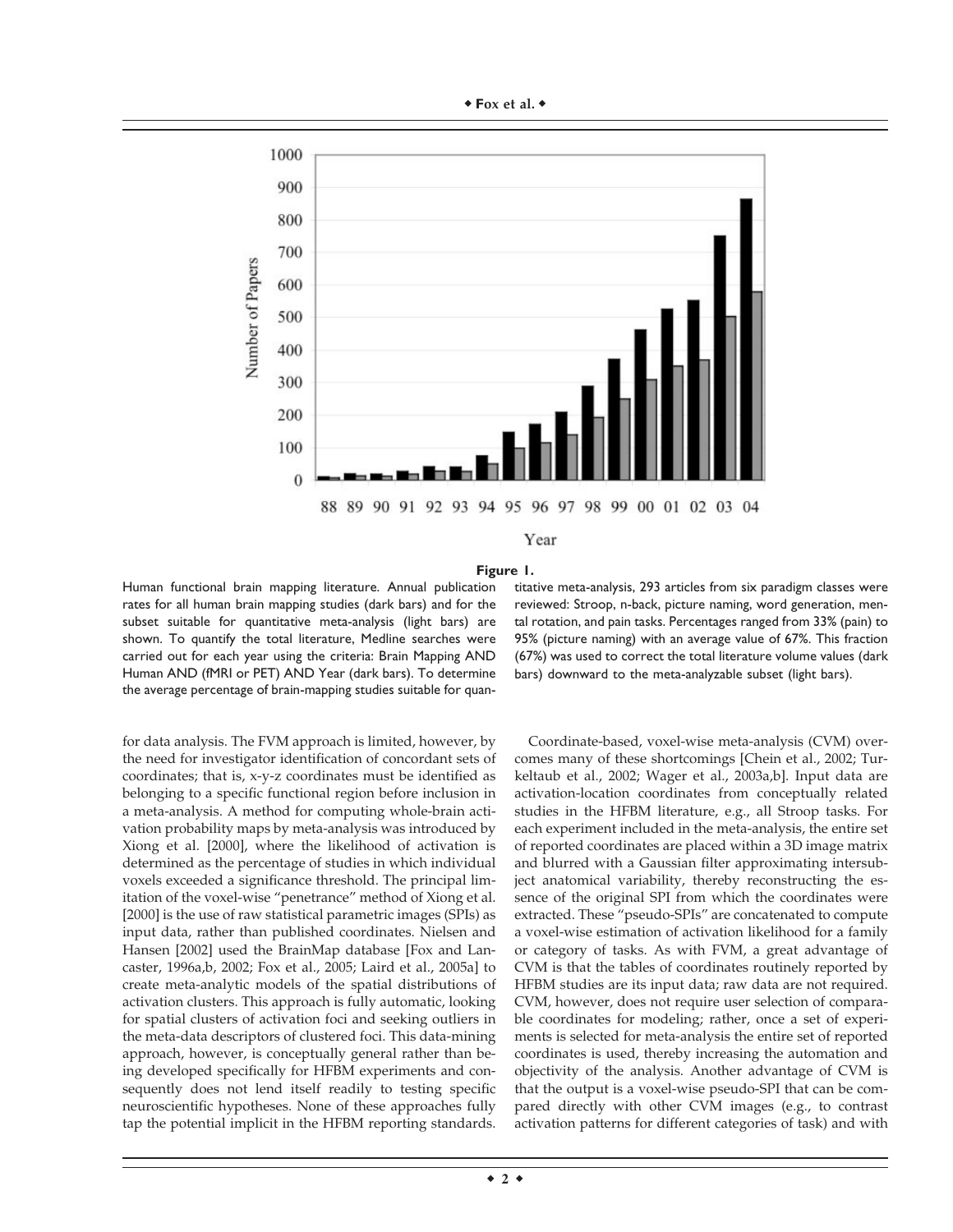SPIs (e.g., as an explicit confirmation of a CVM-based hypothesis). These comments are not intended to indicate that CVM is a fully mature method. For example, activation likelihood estimation (ALE), the most sophisticated, welldefended, and well-validated of the three original CVM methods, originally made no correction for multiple comparisons, nor could two ALE images be statistically compared [Turkeltaub et al., 2002]. ALE includes no means for weighting the computation by the number of subjects in each included study, although this has a strong effect on the reliability of observed activations [Lancaster et al., 2005]. Despite these limitations, the CVM approach was judged sufficiently promising by a diverse group of "brain-imaging experts" to motivate the present Meta-Analysis Special Issue of *Human Brain Mapping*.

The logistics underlying the development of this special issue deserve a brief account, as it proved to be a novel exercise in electronic collaboration and education: a "virtual workshop." A special issue devoted to meta-analysis was conceived by the authors (P.T.F., A.R.L., and J.L.L.), motivated by mutual, long-standing interests in spatial normalization, meta-analysis, and community standards for data analysis and data sharing. Because we judged ALE to be the present state-of-the-art for HFBM meta-analysis and wished to have the contributions meet a uniformly high standard, we envisioned that all included articles would use ALE, ALE equivalents, or ALE extensions. As we have argued previously that "meta-analysis should be performed by experts in the subject matter at hand rather than by statisticians…" [Fox et al., 1998], we proposed to solicit the participation of investigators with universally acknowledged expertise in a specific segment of the brain imaging literature, ideally, the author who introduced a specific experimental paradigm into functional brain imaging, regardless of prior experience with meta-analysis. To make the project less daunting to prospective contributors and to ensure a uniformly high quality of analysis, we further proposed that all meta-analyses would be carried out in our laboratory (by A.R.L.), with the literature review, experiment selection, and results interpretation carried out by the contributing authors. To maximize interaction among contributors, peer review would be provided by other contributors. This proposal was reviewed and endorsed by the Associate Editors of *Human Brain Mapping*, several of whom are contributing authors. This plan was implemented as proposed (with a few notable exceptions); the present special issue of the *Journal* is the result.

The CVM approach proved surprisingly versatile, powerful and user friendly to previously meta-analysis-naive imaging investigators and even to investigators who do not use imaging as their primary investigative tool. The diversity of the topics addressed and the design of the studies, even within the constraint that all studies used a CVM method, was impressive. Not unexpectedly, several of the studies addressed paradigms used widely in functional imaging as applied in normal controls, including the n-back task [Owen et al., 2005], the Stroop task [Derrfuss et al., 2005; Laird et al., 2005b], the Wisconsin Card-Sorting Task [Buchsbaum et al., 2005], painful stimulation [Farrell et al., 2005], and saccade generation [Grosbras et al., 2005]. In each instance, the literature proved sufficiently rich that variations of the paradigm were compared and effects not identified readily in the primary literature were detected. For example, Laird et al. [2005b] identified somatotopy within the anterior cingulate gyrus based on the response required (spoken vs. button press) in the Stroop task. In a highly novel variation of this strategy, Price et al. [2005] contrasted picture-naming studies based on the baseline condition, using a conjunction analysis to isolate and differentiate the mental operations carried out during control conditions (high-level vs. lowlevel); the results go well beyond the original studies and even more importantly, have already been confirmed by a prospective functional magnetic resonance imaging (fMRI) study carried out exclusively for this purpose [Price et al., 2005]. Petacchi et al. [2005] pooled auditory control conditions from a wide variety of paradigms to test the hypothesis that the cerebellum plays a role in perceptual processing independently of movement planning or execution. Two studies contrasted normal subjects based on native language [Bolger et al., 2005; Tan et al., 2005]. Two studies contrasted patient populations to normal controls [Brown et al., 2005; Glahn et al., 2005]. In each case, meta-analysis confirmed cross-study concordance and pointed toward emerging effects and new hypotheses.

Accelerated evolution of meta-analysis methods was a less anticipated but very welcome outcome of our virtual workshop. As contributing authors became familiar with CVM methods, they made requests for additional functions to enhance their analyses. Price et al. [2005], for example, needed to assess the statistical significance of the difference between two ALE images to interpret their conjunctional meta-analysis. In response, Laird et al. [2005c] implemented and validated a permutation test for this purpose; once completed, this function was used by many of the contributing authors. Similarly, several contributors requested a correction for multiple comparisons and a volume-of-interest (VOI)-analysis tool, to determine which studies contributed to each likelihood focus; both of these were implemented [Laird et al., 2005c] and used by contributing authors. Neumann et al. [2005] contributed a highly original approach to network analysis, which already has been explored further and extended by Lancaster et al. [2005]. Overall, the impression is that CVM is strong foundation upon which to build and is amenable to many extensions and improvements.

Large-scale data sharing is yet another dividend of our virtual workshop. Collectively, the contributions to this issue have harvested more than 200 studies from the HFBM literature. Each study has been categorized in terms of its experimental conditions, subject type and number, imaging modality, etc. [Fox et al., 2005]; all published location coordinates (and in some instances, deeper-than-published coordinates) have been collated. With the cooperation and assistance of the contributing authors and the BrainMap staff (S. Farmer and A. Uecker, in particular), all of these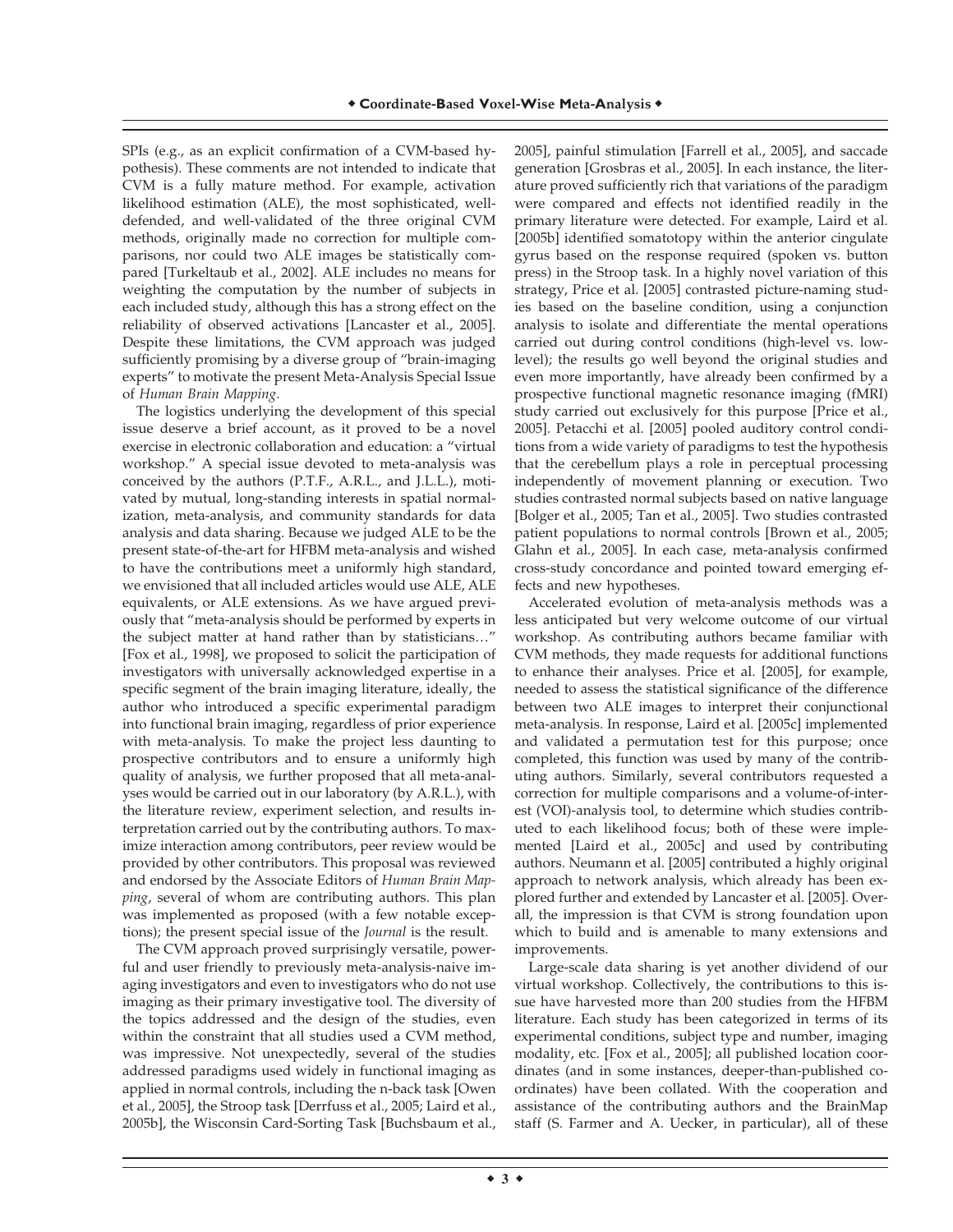studies have been entered into the BrainMap database [Fox and Lancaster, 1996a,b, 2002; Fox et al., 2005; Laird et al., 2005a], extending its data volume to greater than 3,000 experiments. Every meta-analysis reported in this special issue thus can be recreated rapidly using data now available online. Three of the meta-analyses in this issue [Derrfuss et al., 2005; Lancaster et al, 2005; Neumann et al., 2005] were based entirely on data entered into BrainMap as part of this virtual workshop. One meta-analysis [Glahn et al., 2005] used data from another meta-analysis [Owen et al., 2005] as a starting point. All contributions were used to assess the filter functions of the experimental taxonomy of the Brain-Map database [Fox et al., 2005], vis-à-vis HFBM meta-analysis. We now invite members of the HFBM community to explore this rich data resource and to experiment with the meta-analysis methods described and demonstrated here.

Finally, our virtual workshop produced many educational dividends. For the most part, the contributing authors were meta-analysis naïve at the outset; now all are reasonably sophisticated in the benefits of voxel-based meta-analysis and in state-of-the-art meta-analysis methods. Although senior investigators conceived all of the meta-analyses, the processes of literature review and data coding were carried out in many instances by students and post-doctoral fellows. This was highly successful. Supervised meta-analysis is an outstanding vehicle for introducing students to the imaging literature in a very focused and goal-directed manner. Two of us (P.T.F. and A.R.L.) teach a graduate-level course in voxel-based meta-analysis for just this reason. In this context, the present special issue provides a primer of examples of meta-analyses by many of leading scientists in the field. We strongly encourage our colleagues to consider using meta-analysis as a highly interactive educational tool, with this issue and its associated data sets (above) as the teaching exercises.

### **REFERENCES**

- Bolger DJ, Perfetti CA, Schneider W (2005): A cross-cultural effect revisited: Universal structures plus writing system variations. Hum Brain Mapp 25:92–104.
- Brown S, Ingham RJ, Ingham JC, Laird AR, Fox PT (2005): Stuttered and fluent speech production: an ALE meta-analysis of functional neuroimaging studies. Hum Brain Mapp 25:105–117.
- Buchsbaum BR, Greer S, Chang WL, Berman KF (2005): Metaanalysis of neuroimaging studies of the Wisconsin card sorting task and component processes. Hum Brain Mapp 25:35–45.
- Buckner RL, Petersen SE (1996): What does neuroimaging tell us about the role of prefrontal cortex in memory retrieval? Semin Neurosci 8:47–55.
- Chein JM, Fissell K, Jacobs S, Fiez JA (2002): Functional heterogeneity within Broca's area during verbal working memory. Psychol Behav 77:635–639.
- Derrfuss J, Brass M, Neumann J, von Cramon DY (2005): Involvement of the inferior frontal junction in cognitive control: metaanalyses of switching and Stroop studies. Hum Brain Mapp 25:22–34.
- Farrell MJ, Laird AR, Egan GF (2005): Brain activity associated with painfully hot stimuli applied to the upper limb: a meta-analysis. Hum Brain Mapp 25:129–139.
- Fox PT (1995a): Spatial normalization: origins, objectives, applications, and alternatives. Hum Brain Mapp 3:161–164.
- Fox PT (1995b): Broca's area: motor encoding in somatic space. Behav Brain Sci 18:344–345.
- Fox PT, Huang A, Parsons LM, Xiong JH, Zamarippa F, Rainey L, Lancaster JL (2001): Location-probability profiles for the mouth region of human primary sensory-motor cortex: meta-analysis and validation. Neuroimage 13:196–209.
- Fox PT, Laird AR, Fox SP, Fox PM, Uecker AM, Crank M, Koenig SF, Lancaster JL (2005): BrainMap taxonomy of experimental design: description and evaluation. Hum Brain Mapp 25:185–198.
- Fox PT, Lancaster JL (1996a): An atlas du cerveau sur internet. La Recherche 289:49–51.
- Fox PT, Lancaster JL (1996b): Neuroscience on the net. Science 226:994–996.
- Fox PT, Lancaster JL (2002): Mapping context and content: the BrainMap model. Nat Rev Neurosci 3:319–321.
- Fox PT, Lancaster JL, Parsons LM, Xiong JH, Zamarripa, F (1997): Functional volumes modeling: theory and preliminary assessment. Hum Brain Mapp 5:306–311.
- Fox PT, Mintun MA, Reiman EM, Raichle ME (1988): Enhanced detection of focal brain responses using intersubject averaging and change-distribution analysis of subtracted PET images. J Cereb Blood Flow Metab 8:642–653.
- Fox PT, Parsons LM, Lancaster JL (1998): Beyond the single study: function-location meta-analysis in cognitive neuroimaging. Curr Opin Neurobiol 8:178–187.
- Fox PT, Perlmutter JS, Raichle ME (1985): A stereotactic method of anatomical localization for positron emission tomography. J Comput Assist Tomogr 9:141–153.
- Friston KJ, Liddle PF, Frackowiak RS (1991): Comparing functional (PET) images: the assessment of significant change. J Cereb Blood Flow Metab 11:690–699.
- Frith CD, Friston KJ, Liddle PF, Frackowiak RS (1991): Willed action and the prefrontal cortex in man: a study with PET. Proc R Soc Lond B Biol Sci 244:241–246.
- Glahn DC, Ragland JD, Abramoff A, Barrett J, Laird AR, Velligan DI (2005): Beyond hypofrontality: a quantitative meta-analysis of functional neuroimaging studies of working memory in schizophrenia. Hum Brain Mapp 25:60–69.
- Grosbras MH, Laird AR, Paus T (2005): Cortical regions involved in gaze production, attention shifts and gaze perception. Hum Brain Mapp 25:140–154.
- Laird AR, Lancaster JL, Fox PT (2005a): BrainMap: the social evolution of a human brain mapping database. Neuroinformatics (in press).
- Laird AR, McMillan KM, Lancaster JL, Kochunov P, Turkeltaub PE, Pardo JV, Fox PT (2005b): A comparison of label-based review and ALE meta-analysis in the Stroop task. Hum Brain Mapp 25:6–21.
- Laird AR, Fox PM, Price CJ, Glahn DC, Uecker AM, Lancaster JL, Turkeltaub PE, Kochunov P, Fox PT (2005c): ALE meta-analysis: controlling the false discovery rate and performing statistical contrasts. Hum Brain Mapp 25:155–164.
- Lancaster JL, Glass TG, Lankipalli BR, Downs H, Mayberg H, Fox PT (1995): A modality-independent approach to spatial normalization of tomographic images of the human brain. Hum Brain Mapp 3:209–223.
- Lancaster JL, Laird AR, Fox PM, Glahn DC, Fox PT (2005): Automated analysis of meta-analysis networks. Hum Brain Mapp 25:174–184.
- Nielsen FA, Hansen LK (2002): Modeling of activation data in the BrainMap database: detection of outliers. Hum Brain Mapp 15: 146–156.